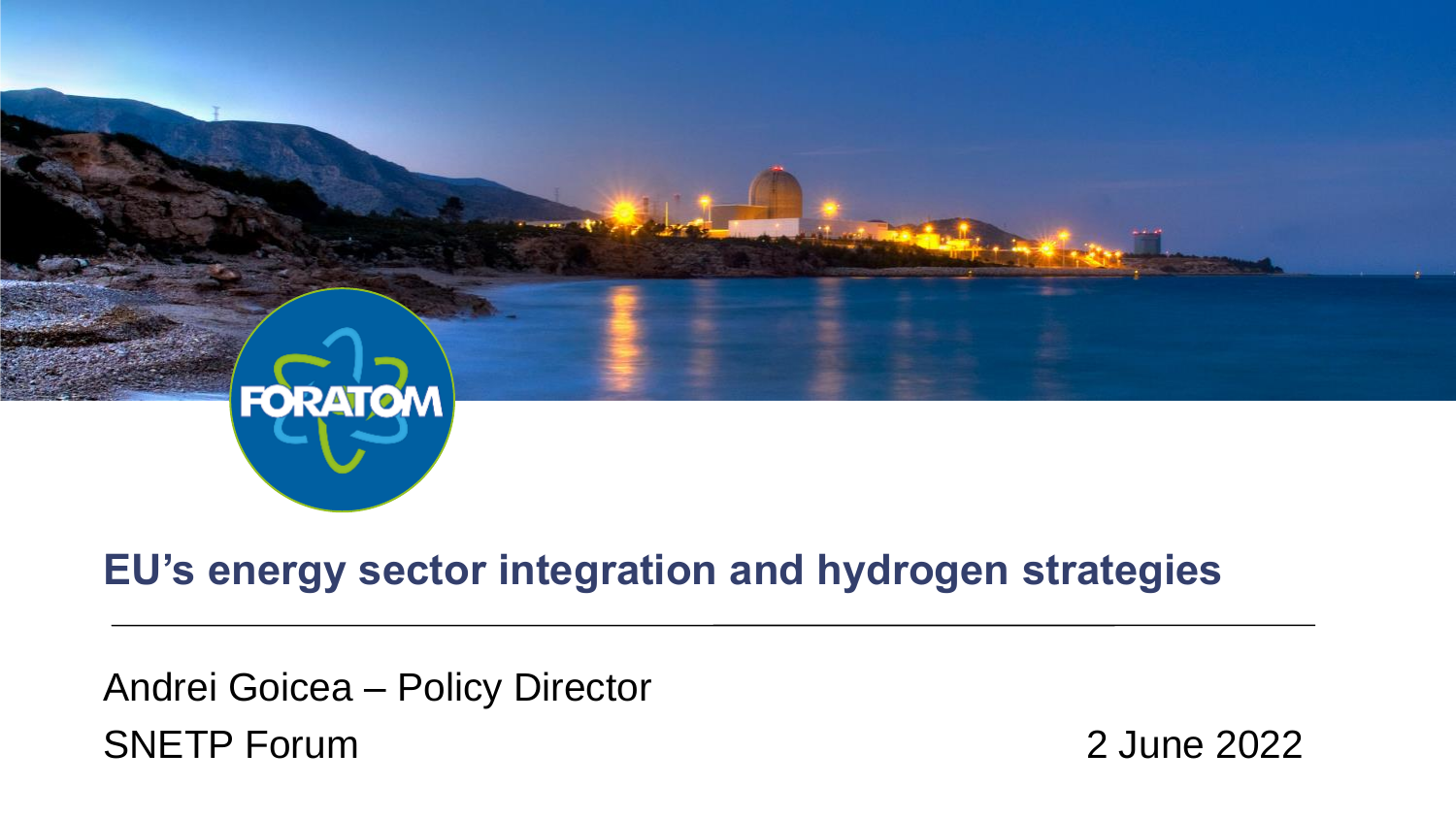### Nuclear and energy sector integration



FORATOM [responded](https://ec.europa.eu/info/law/better-regulation/have-your-say/initiatives/12383-Strategy-for-smart-sector-integration/F523842) to the 2020 consultation promoting capabilities of nuclear reactors to provide:

- low-carbon electricity for hydrogen production,
- heat for industrial processes and
- district heating

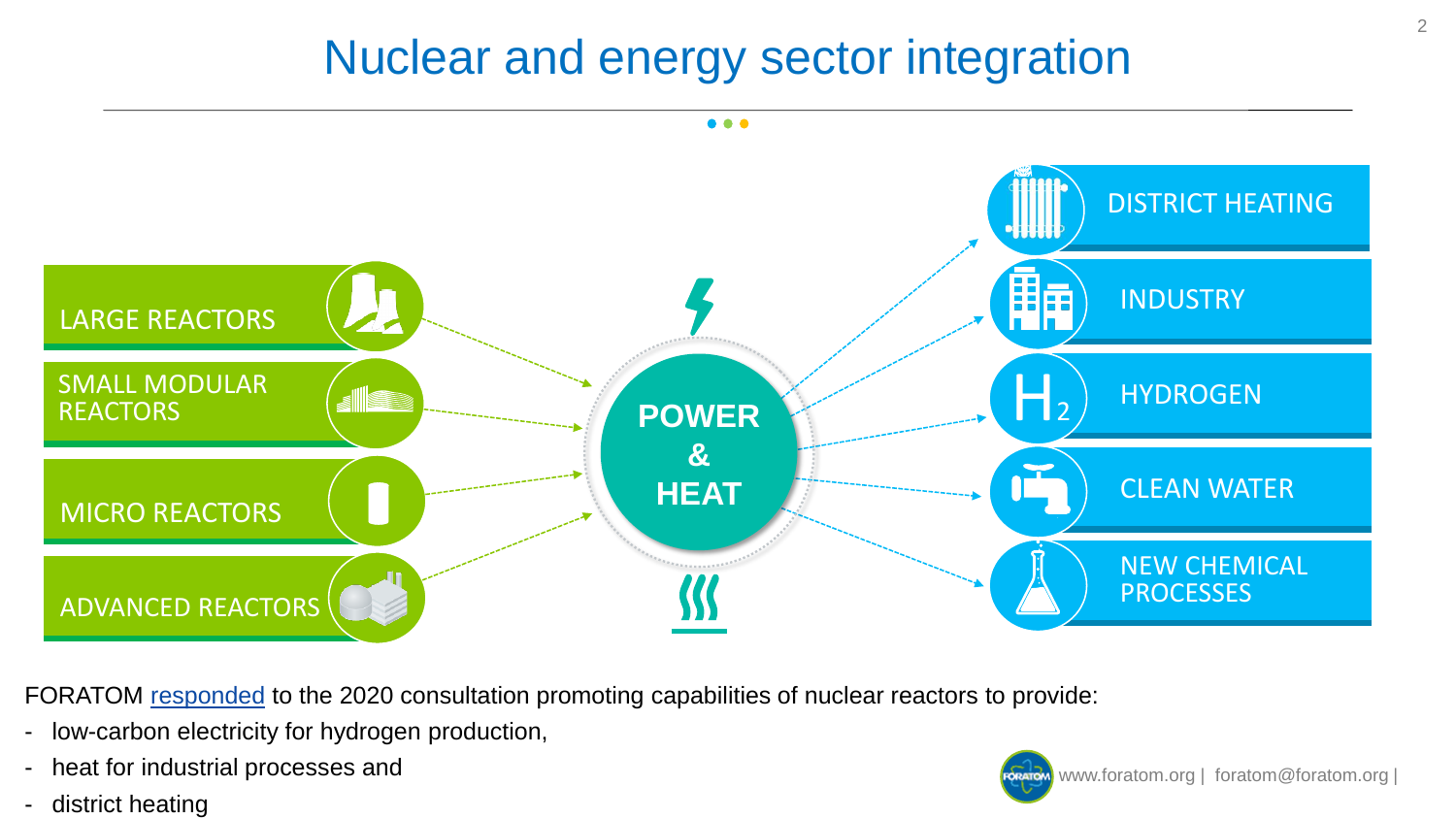# Clean, affordable and secure energy: EU hydrogen strategy

. . .

#### FORATOM's main points of the [response](https://ec.europa.eu/info/law/better-regulation/have-your-say/initiatives/12407-A-EU-hydrogen-strategy/F524052) to the consultations:

- The classification of hydrogen should be done based on a detailed life-cycle assessment of the carbon intensity of the source used to produce it.

- Instead of referring to renewable hydrogen (or green hydrogen), we believe the most accurate term should be low-carbon or decarbonised hydrogen, which would include all low-carbon sources such as nuclear.

- With nuclear complementing variable renewables (wind and solar) in supplying power for low-carbon hydrogen production, this will ensure a quasi-baseload electrolyser which will trigger decreasing production costs



3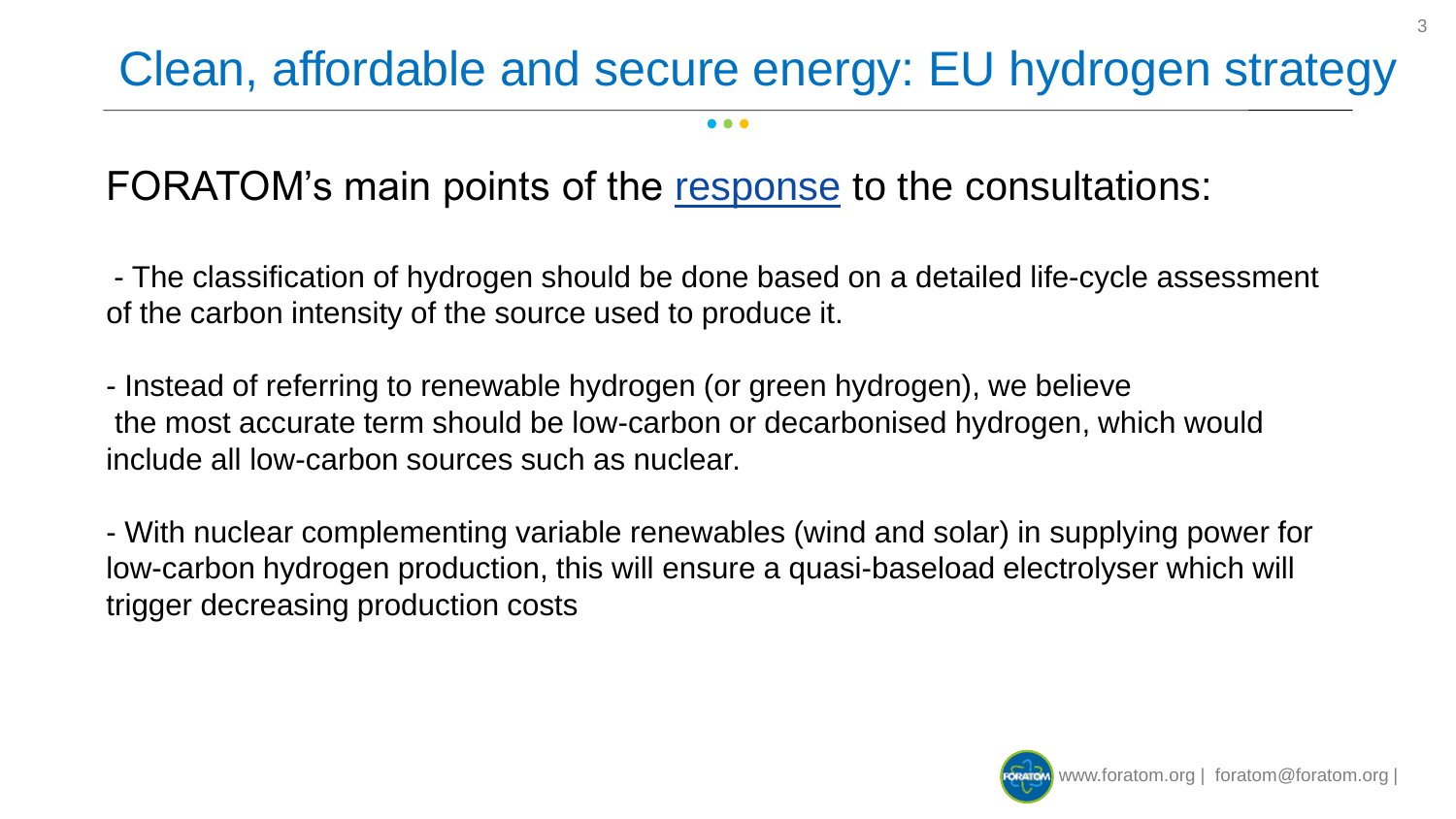## A hydrogen strategy for a climate-neutral Europe



From now to 2024, we will support the **installation of at least 6GW of renewable hydrogen electrolysers in the EU**, and the production of **up to 1 million tonnes** of renewable hydrogen.

From 2025 to 2030, hydrogen needs to **become an intrinsic part of our integrated energy system**, with at least 40GW of renewable hydrogen electrolysers and the production of **up to 10 million tonnes** of renewable hydrogen in the EU.

From 2030 onwards, **renewable hydrogen will be deployed at a large scale** across all hard-to-decarbonise sectors.

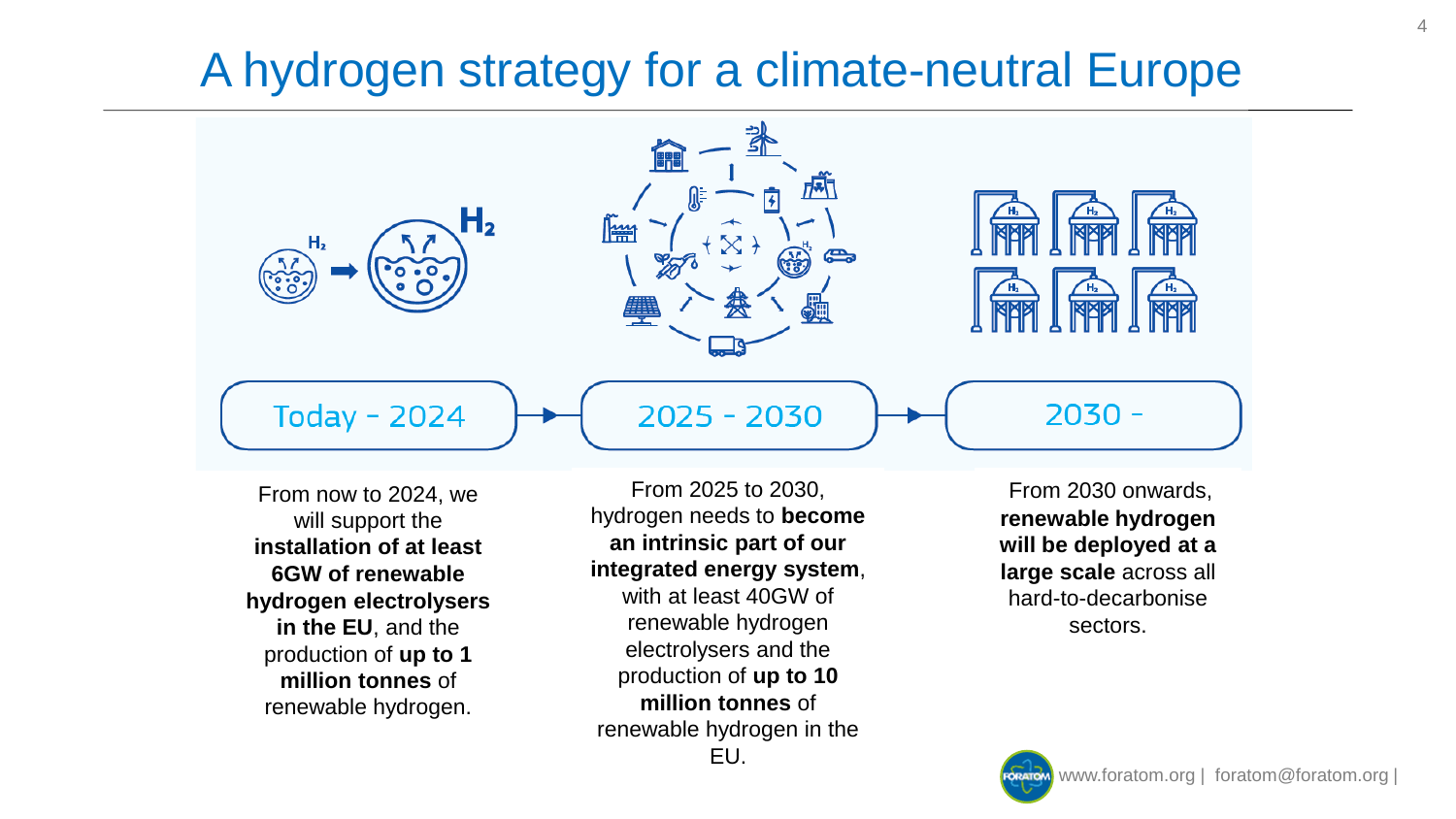# FORATOM's position paper on hydrogen





- ➢ **The main points of the paper are:**
	- **Context**
	- Key technologies for the hydrogen economy and the role of nuclear energy
	- Economic and operational features of hydrogen production
	- **Hydrogen Certification System**
	- Policy recommendations
- [Position](https://www.foratom.org/downloads/position-paper-nuclear-hydrogen-production-a-key-low-carbon-technology-for-a-decarbonised-europe/?wpdmdl=46027&refresh=60a36ef688ffa1621323510) paper and [background](https://www.foratom.org/downloads/background-paper-nuclear-hydrogen-production-a-key-low-carbon-technology-for-a-decarbonised-europe/?wpdmdl=46025&refresh=60a36ef68ed551621323510) paper released on 4 May 2021 with an *[article](https://www.foratom.org/blog/hydrogen-the-new-energy-sector-panacea/)* in #NuclearEurope
- ➢ Main point of FORATOM's opinion: A sustainable and economic hydrogen economy cannot succeed without significant reliance on low-carbon category (electrolysis using nuclear power)